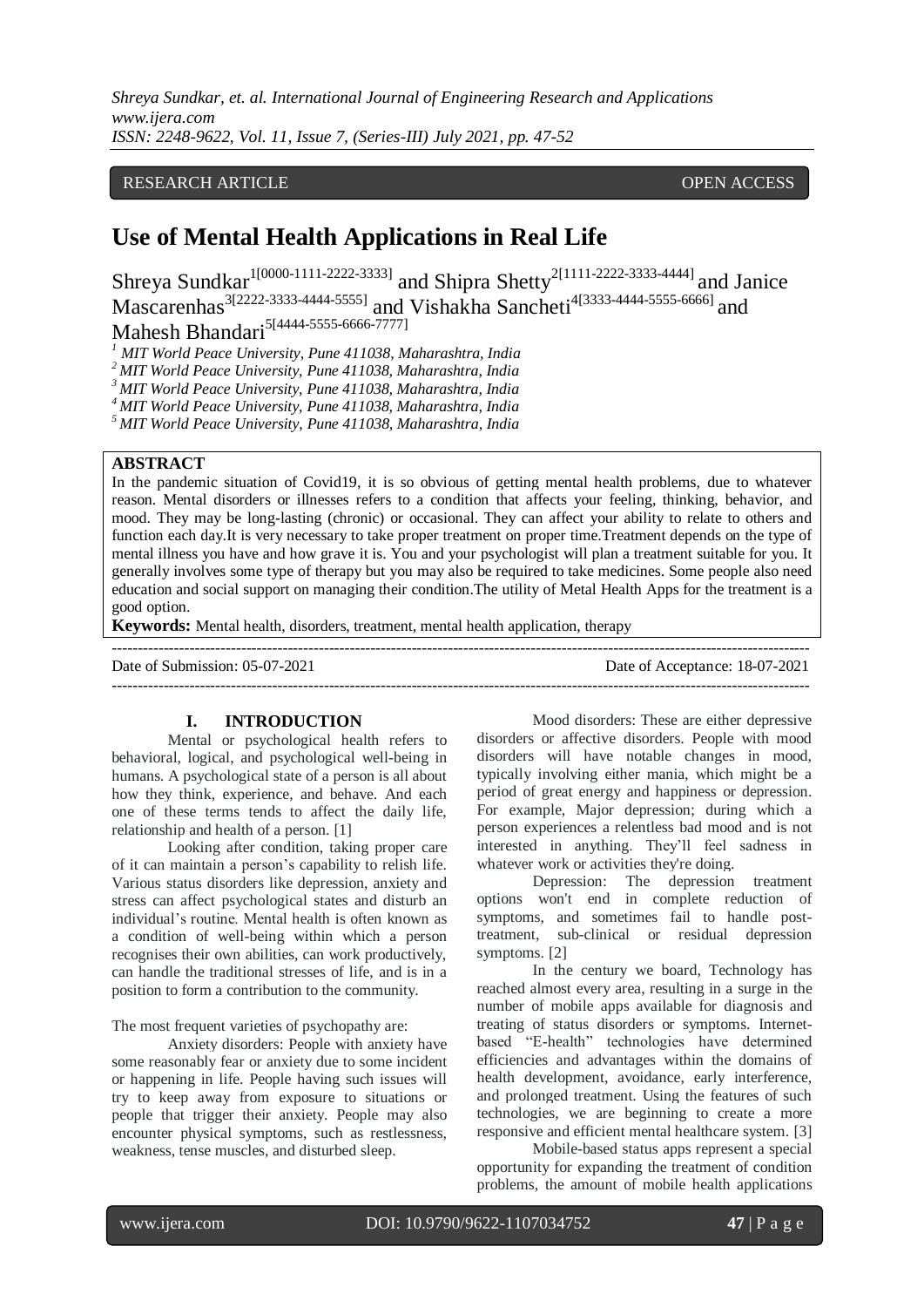focused on the mental state has increased rapidly. In a survey of 15,000 apps conducted in 2015, the World Health Organization (WHO) revealed that about 29% of the apps focuses on mental health problems and their treatment. [4]

These applications basically aim at a wide range of mental disorders and differ in functionality and design. Mental health applications are classified into six categories supported by their functionality: self-management, social support, cognition improvement, skill coaching, tracking symptoms, and passive data collection. These apps can include several stages of clinical services, including diagnosis, psychotherapy, avoidance, primary treatment, alternative to in-person therapy, and after treatment symptom management. Mobile apps are an honest choice for treatment of psychological disorder in comparison to other platforms due to (I) high hedonic motivation, (II) low effort expectancy, and (III) easy habit.

Because the users generally use apps at their convenience with no clinical oversight, they have to be inspired to interact with the app. Patient engagement has improved through gamified interactions; usage reminders; real-time engagement. Features that allow users to keep track and monitor their mood by making a note of their actions, behaviors, and thoughts can increase emotional selfawareness. [5]

Mobile status support is incredibly simple yet effective. New technology is also wrapped into a very sophisticated app for mobiles or tablets. If the app detects a switch in behavior, its visiting provides an indication that assistance is required before a crisis occurs. Some applicationss are stand-alone programs that guarantee to reinforce memory or thinking skills. Others help the users to connect with a peer counsellor or to professional help.

Excitement about the massive range of opportunities has led to a explosion of app development. There are thousands of psychological state apps available in iTunes and Android app stores, and thus the quantity is growing annually. However, this new technology frontier has plenty of uncertainty. [5]

# **II. RECENT TECHNOLOGIES USED IN MENTAL HEALTH APPS**

Nowadays with the availability of huge data, new technology such as applications are able to analyse people with mental wellness issues.[6] With an increase in innovation and technology, it is well attainable for phones or various other gadgets to detect at some point when patients are feeling low, for example when people are feeling high levels of stress or anxiety. These applications can likewise quantify the actual level of pain and stress, like

fluctuations in adrenaline, hormones and actions. Applications can then predict high risk of danger to certain people by analysing situations at particular time, place, or action. They can then send calming messages to patients to naturally control their stimuli and help them reach a better state of mind.[7]

Innovation organizations are creating versatile based man-made consciousness chatbot applications that utilization proof based methods, like cognitive behavioural treatment (CBT), to give early mediation to help psychological well-being and passionate prosperity difficulties. Artificially intelligent (AI) text-based applications conveyed safely and secretly over phones can scale worldwide and offer logical and consistently accessible help. A recent knowledge study,[8] issued in the research journal JMIR mHealth and uHealth, which utilized an AI-based truly brilliant adaptable innovation called Wysa, when compared to the less drawn in clients, there was a significantly larger normal increase in manifestations of despondency and a high positive response to in-app exposure among the more associated with clients of the application.

The use of cognitive therapy (CBT) in the development of mobile apps is a growing field of study.[9] Ongoing analysis on self-rated mental state (SRMH) involves survey analysis that begins with a matter asking respondents to get their overall mental or eager welfare on a scale of unhealthy to wonderful. [10] According to the findings of the SRMH report, 62% of people who have an emotional well-being problem consider themselves to be in good mental health. Those who graded their psychological well-being as outstanding had a 30% lower chance of developing an emotional wellbeing issue later in life than those who rated their mental well-being as mediocre. Individuals with a psychological well-being problem who saw their psychological well-being in a better light by pronouncing a good overall mental or enthusiastic health improved without medication, according to this study. The respondents who appraised their psychological wellness as great when contrasted with those with poor emotional well-being, had 30% lower chances of having an emotional wellness issue at a development. This examination exhibited that without treatment, individuals with a psychological well-being issue improved in the event that they saw their psychological well-being in a positive manner by pronouncing a decent by and large mental or enthusiastic wellbeing.[10]

In the field of medical care, mHealth is particularly important in the fields of psychological and emotional well-being. New mechanical arrangements, such as distributed computing, can influence how patients use mobile applications, and therefore future mHealth arrangements, from a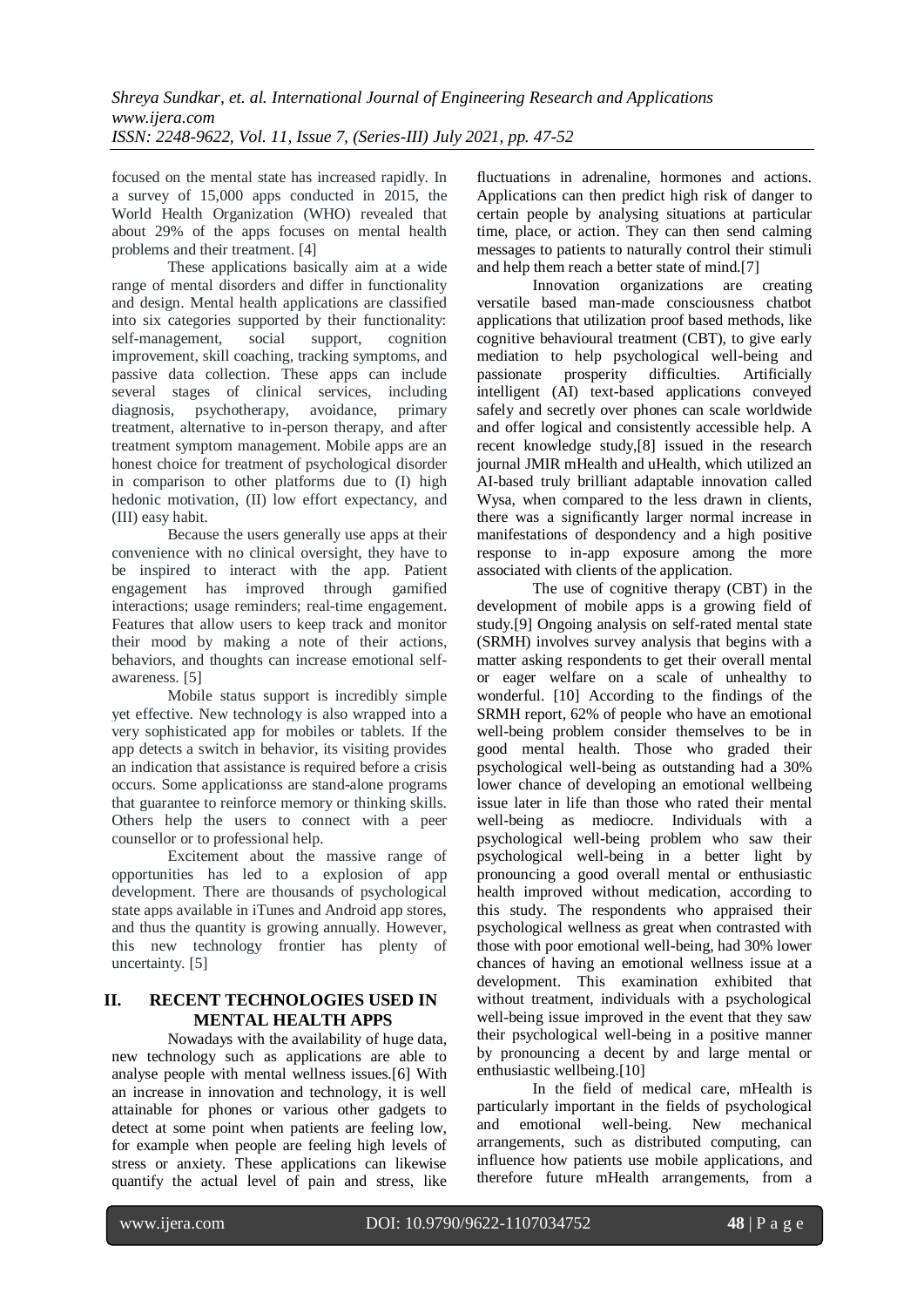imaginative standpoint. One of the most difficult aspects of designing mHealth arrangements is determining the situational contexts of usage. Among the most important sociocultural factors to consider before designing any mHealth solution are innovation recognition and appropriation, the role of clients in planning administrations and arrangements, and regional and social contrasts. [11]

Another application created by Spanish business HealthApp is TCApp. It is a mHealth instrument designed to analyze patients with eating disorders in time frames between clinical discussions. It is available to download from App Store and Google Store. It is available in four different languages like English, Spanish, French and Catalan and it currently has over 1000 active clients. Patients may use the TCApp to keep track of their thoughts, habits, emotions, and anything else their doctors' think is necessary for their care. The application can be redone for every persistent as per treatment prerequisites. The application's main goal is to substitute traditional records with online data, as the traditional way sometimes causes patients anxiety.[12] Furthermore, the application employs a gamification approach,[13] including gifts, rewards, and recommendations to enhance patients' engagement.

Sometimes both well being experts and patients of the mHealth research intervention faced issues in agreeing with the defined goals, objectives and principles. One reason for this was the way that patients, generally the individuals who were at that point getting a requesting treatment at their emergency clinic (day emergency clinic), felt overburden with the Internet-based errands that they needed to perform continually. Another issue was that ED subject matter experts, generally those working in open clinics, as a result of their responsibility or taking care of crises and different needs, watched out for not give quick reactions to their patients' Internet-based messages. Responses about the concerns about the patient safety and privacy were sometimes provided by various experts and doctors who were available at that point in time. [14]

# **III. CASE STUDY**

We created a survey to determine how many people feel that an online mental health app can be fruitful in helping people deal with the stress and depression they face in their day to day life. We also asked them what features they feel would be ideal for a good mental health app. About 50 participants had taken this survey. Majority of the participants were aged between 15-25 years and about 50% of the participants were female. Based on our previous research and the survey that we had conducted, the following patterns of usage was found:

# **3.1 Acquiring a Skill**

Some people used the platform to learn or conquer an activity they felt was efficient to improve their mental health such as exercising or meditation, which helped them gain skills such as relaxation techniques which in turn helped them remain motivated and also improved their ability to focus.

# **3.2 Connecting with People**

Some people used the platform to interact with people as communicating and expressing their feelings made them feel happier. Those who found it difficult to open up to their loved ones felt more comfortable interacting with people online as they felt that the strangers wouldn't judge them as much as their family or friends would.

# **3.3 Trying Out Of Curiosity**

Some people used the platform that they heard of, or was recommended to them not because they needed any help, but only out of curiosity. They agreed that these apps could have a positive influence on the people using it.



**Fig 3.1** Graph for people who used mental health app and for those who believe it is helpful.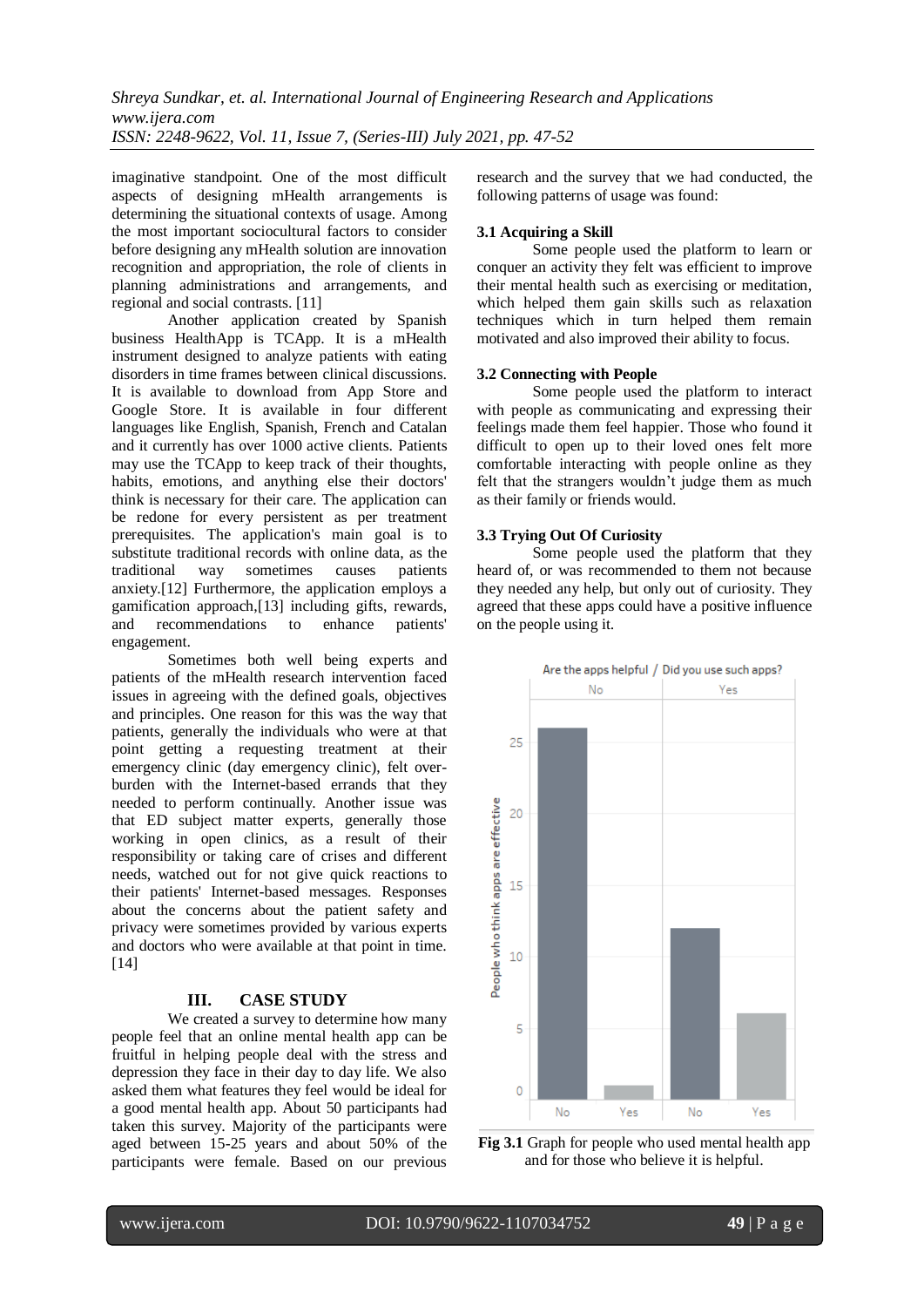The graph is used to show the count of people who have used an app for mental health and the count of people who feel that the mental health apps are useful. The column on the left indicates the count of people who believe that mental health apps are not as effective as traditional therapy. Most of them never used a mental health app. The column on the right indicates the count of people who think that a mental health application can be a good alternative to traditional therapy. Almost 50% of the people have used a similar platform before.

# **3.4 Safety Measure**

Some people who had previously used a mental health app but were no longer using it hadn't deleted the app from their phones. They instead kept it as a safety measure just in case they felt their symptoms returning back and needed the help of the app again.[15]

While a lot of people felt that online mental health platforms cannot completely replace traditional therapy since the involvement of a professional therapist and face to face interaction and connection is essential for improving one's mental health, they acknowledge that it can be a good alternative and can be helpful to some extent if a person is not able to get professional help for any reason.

On being asked about desirable features which could make the app more useful the following was observed:

#### **3.5 Mood Tracker**

Keeping a track of our mood can help us recognize what recurring events lead to negative emotions and what activities help us relax and maintain a positive attitude.

#### **3.6 Diversion From Stressful Thought**

People wanted a tool that could offer relief from the stress they were experiencing and help them relax by acting as a distractor such as games or quizzes.

# **3.7 Uplifting Effect**

The tool must produce a elevating effect in order to uplift one's mood in the short term. This can be done through funny jokes, inspirational quotes or wholesome stories.

# **3.8 Overcome Negative Emotion**

The ideal tool had to contain features for dealing with negative emotions either by suggesting general known methods or asking the user of their mood and activity preferences.

#### **3.9 Sensitive to privacy**

The user's personal data must be safe. And if the users are minors, then there should be parental involvement to some extent in-case of serious risk of self-harm.

# **3.10 Communication**

Interacting with other people in order to get their support was a highly desired aspect of the tool. People either wanted to share their feelings with other people or therapists. [16]

# **IV. RISKS AND ETHICAL CONSIDERATIONS**

The capability and complexity of mobile technologies are growing all the time.

As a result of new applications, people's experiences are changing. The use of wireless and electronic technology for health-related uses which is also known as mHealth, has the potential to lower health-care costs while improving quality, given the extensive use of mobile phones, laptops, and desktop computers. In addition to that it reduces stigma and makes healthcare more accessible around the world. [21]

Collaboration between computing researchers and mental health professionals is rapidly evolving. As a result of which there is a rise in the number of mobile application software or apps that are being made.

Mental health practitioners, on the other hand, should be mindful of the dangers and possible ethical breaches which come with using electronic devices and apps with people who have mental illnesses. These applications for mental wellbeing come with a variety of obligations. In the study, growth, and incorporation of these innovations into clinical care and society, careful steps must be taken to assess acceptable ethical standards. [20] To balance the issue or concern against relevant advantages, principles, and cultural norms, thorough analysis of current requirements that are relevant for these technologies should be conducted. Various applications claim that they do not provide diagnosis or care in order to escape responsibility, but then continue to provide material that discusses mental health problems.

Professional bodies such as the National Institute for Health and Clinical Excellence (NICE) in the United Kingdom and the Food and Drug Administration (FDA) in the United States evaluate the safety of medical devices and serve as a guide to clinicians. When the number of digital mental health resources grows, the issue of whether they will be accepted arises. Various assessment organizations, including the non-profit PsyberGuide and the forprofit ORCHA, offer mental health application assessments and advice. Despite working at a quicker rate than most specialist organizations, they generate a small number of well-balanced recommendations.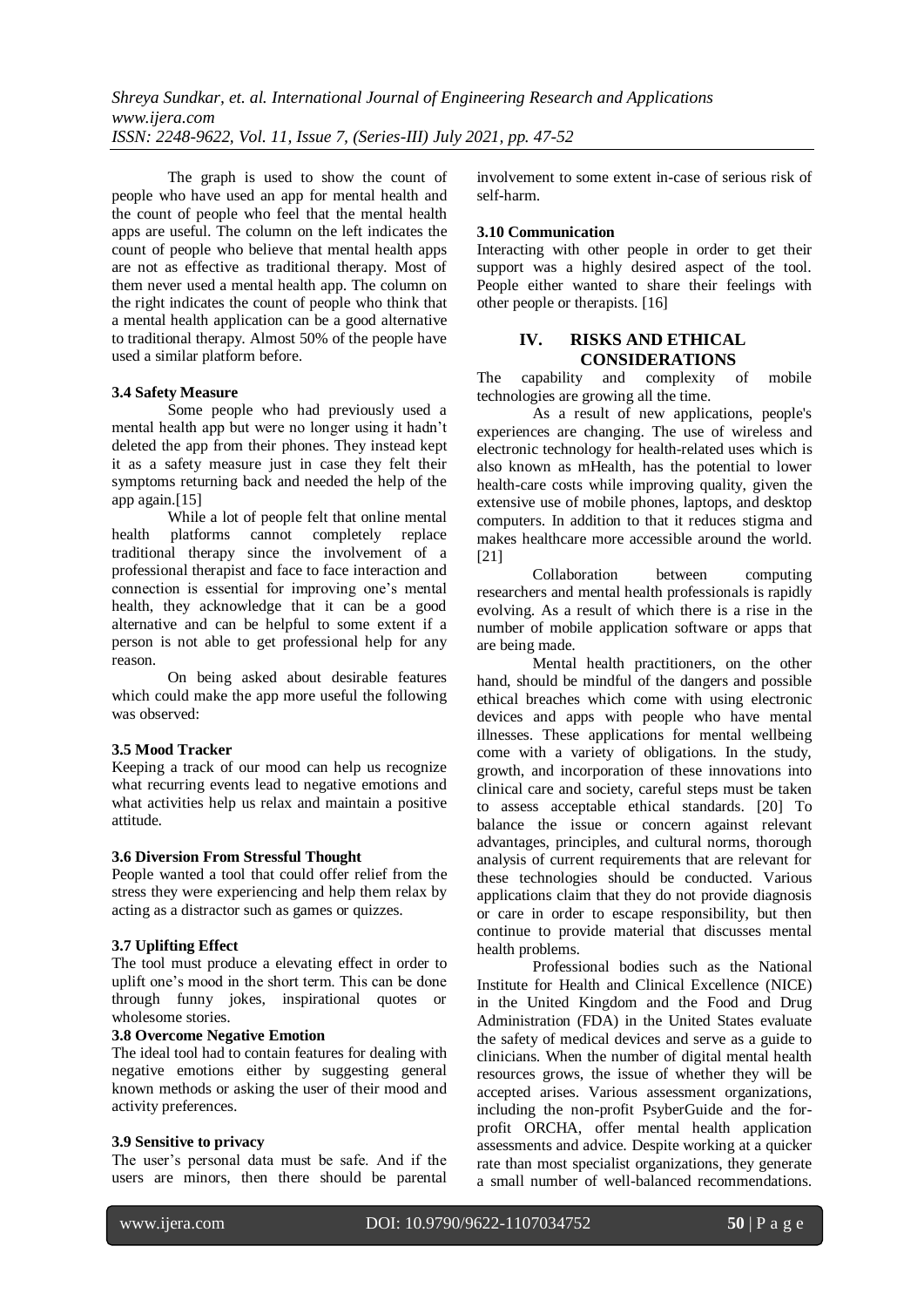We need knowledge about which applications are commonly available and approved. A very small percentage of mental health applications are focused on proven research and are created by healthcare professionals. The bulk of these apps are created by people and organizations who aren't mental health experts or practitioners. It is important to emphasize that users can use these mobile applications but, at their own risk. This is due to the fact that there are no formal protections or certifications in place to ensure the application's safety. [21]

One of the most common issues faced when we use mobile devices for mental health applications is, limitations of technology as a medium. Computer malfunctions, battery errors, and an insecure or weak Internet link are all examples of such limitations. There is also the risk of the device being lost, stolen, or malfunctioning, which could have significant implications if sensitive data is not kept in a secondary location that is easily available. The growing use of mental health applications that store computerized medical health records and a database of medical data has raised a slew of ethical concerns about privacy. [17]

Most mental health apps ask for a lot of personal information, such as the user's name, age, gender, email address, phone number, and photographs. Users can also keep track of information about their diagnoses and treatments. There are usually no rules in place to ensure the protection and privacy of users' personal health details.

We conducted a case study where we had asked the participants if they would be comfortable with the mental health applications gathering their personal data. Out of the 50 participants who had participated in this study 11 refused to share any kind of personal details, 16 were okay with sharing their details and 23 were skeptical.



Fig 4.1 Responses of participants when asked if they would share personal information on mental health applications

This shows that about 68% of the participants were either refusing or were skeptical about sharing personal and sensitive information on the mental health applications. As a result, integrating the use of information technology with patient care requires special attention.

# **V. CONCLUSION**

Mental health apps are used only if match with the user preferences and treatment goals. Although mental health apps cannot replace traditional therapy, it still can be helpful to some extent and useful for those who cannot go to an actual professional, either due to financial or mobility issues, or any other personal reason. Although there is very little evidence for the effectiveness of individual apps, patients are drawn towards the apps that promote habits known to reduce the symptoms of depression.

# **REFERENCES**

- [1]. Medically reviewed by Timothy J. Legg, Ph.D., CRNP — Written by Adam Felman on April 13, 2020, What is mental health?
- [2]. Jaramogi Oginga Odinga University Of Science And Technology School, MENTAL HEALTH NOTES
- [3]. Christensen, Helen; Hickie, Ian B, Using ehealth applications to deliver new mental health services, Medical Journal of Australia,